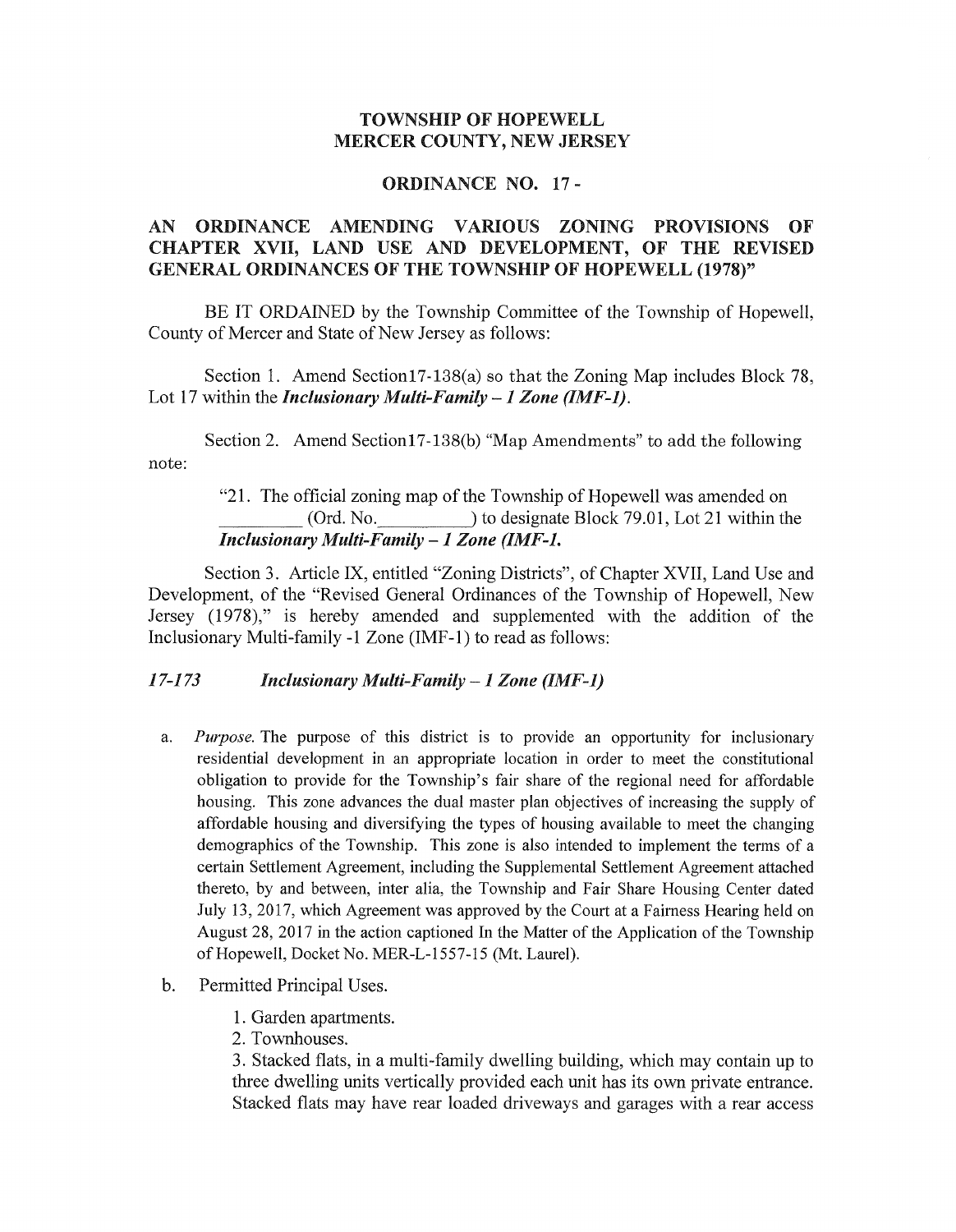way of 24' in width (excluding driveways) for 2 way traffic or 18' in width (excluding driveways) for 1 way access.

- c. Permitted Accessory Uses
	- 1. Structures designed for recreation or community use as a part of the multifamily dwelling development.
	- 2. Private garages and carports.
	- 3. Tot lots.
	- 4. Walking paths.
	- 5. Off-street parking facilities.
	- 6. Community clubhouse with fitness room, club room and furnished model.
	- 7. Management and leasing offices.
	- 8. Maintenance office/garage building not to exceed one (1) story in height and 1,500 square feet in floor area. The facade design shall match the residential structures.
	- 9. Solid waste facilities.
	- 10. Monument signs located at entrance to be constructed of stone or brick, not to exceed 100 square feet in area and eight (8) feet in height.
	- 11. Utility structures and facilities needed to provide the direct service of gas, electricity, telephone, water, sewerage and cable television.
	- 12. Temporary Sales Model Homes within the respective home types, including related direction signage to identify the home(s) as a model.
	- 13. One temporary construction and one temporary marketing/sales trailers.
	- 14. Patios and Decks directly adjacent to the rear of any homes, which shall also be permitted to be located within building setbacks.
	- 15. Privacy fences separating the townhomes shall not exceed 10' in length and shall not enclose a patio.
	- 16. Such other accessory uses customarily incidental to the uses permitted herein, however outdoor storage other than that which can be accommodated on a deck or patio is not permitted. Free standing or attached storage sheds outside of a patio or deck are not permitted.

## d. Overall or Entire Tract Bulk and Area Requirements

|                       | 1. Minimum Lot Area                                                 |                                    | 10 acres                                |
|-----------------------|---------------------------------------------------------------------|------------------------------------|-----------------------------------------|
|                       | 2. Minimum Lot Frontage                                             |                                    | 150 feet                                |
|                       | 3. Minimum Lot Width                                                |                                    | 300 feet                                |
|                       | 4. Minimum Lot Depth                                                |                                    | 200 feet                                |
|                       | 5. Minimum Building Set-back                                        |                                    |                                         |
|                       |                                                                     | 1. Front yard                      | 45 feet (for individual units: shall be |
|                       | 20' from back of curb where no sidewalk provided, and 20' from back |                                    |                                         |
|                       |                                                                     | of sidewalk)                       |                                         |
|                       |                                                                     | 2. Side/Rear yard                  | 40 feet (for individual units: shall be |
|                       |                                                                     | 10 <sup>'</sup> from back of curb) |                                         |
|                       |                                                                     | 3. Building to Building            | 20 feet                                 |
|                       |                                                                     | 6. Maximum Building Coverage       | 30%                                     |
|                       |                                                                     | 7. Maximum Impervious Coverage     | 60%                                     |
|                       | 8. Maximum Density                                                  |                                    | 8 units/acre                            |
|                       | 9. Maximum Building Height                                          |                                    | 3 stories and 45 feet                   |
| 10. Drive Aisle Width |                                                                     |                                    | 24' for 2 way traffic/access            |
|                       |                                                                     |                                    |                                         |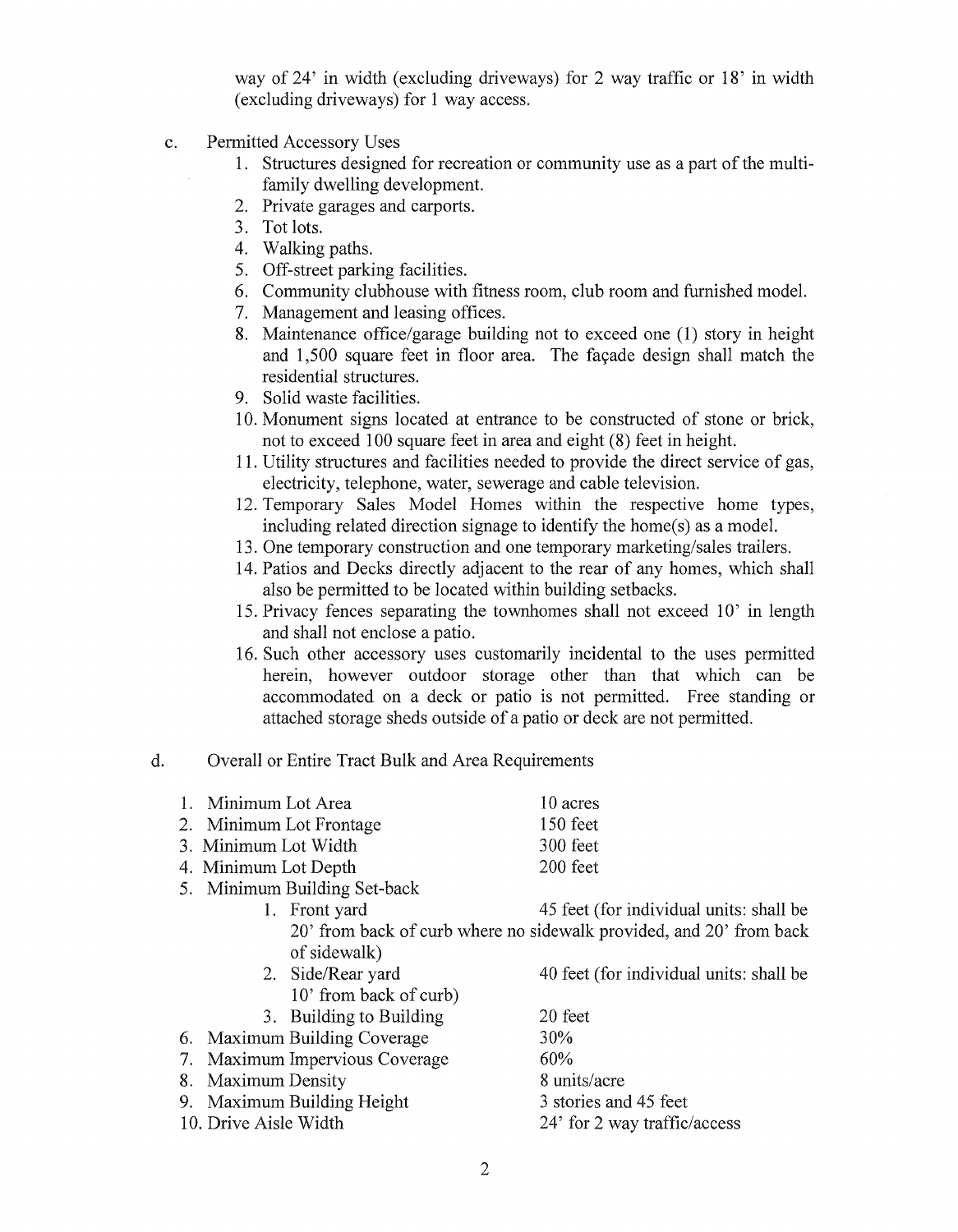11. Parking (excludes driveways for the purpose of set-back and distance)

| 1. Spaces per unit                           | per RSIS                |
|----------------------------------------------|-------------------------|
| 2. Set-back from tract property line 20 feet |                         |
| 3. Distance from building                    | 10 feet                 |
| 4. Parking stall size                        | $9' \times 18'$         |
| 17. Minimum landscaped buffer                | 25' front yard          |
|                                              | 20' side and rear yards |
|                                              |                         |

- e. Very Low, Low and Moderate Income Housing Requirements
	- 1. A minimum set aside of 15% of all units must be deed restricted for occupancy by very, low and moderate income households.
	- 2. Very low, low and moderate-income housing shall be constructed and rented in accordance with the Council on Affordable Housing rules at N.J.A.C. 5:93-1 et seq. and Uniform Housing Affordability Controls (UHAC) at N.J.A.C. 5:80-26.1 et seq. including standards for the split between very low, low and moderate income housing.
	- 3. A minimum of 13% of the affordable units shall be very low income units, affordable to households earning 30% of the median income; and 37% of the affordable units shall be low income units. The balance of units (50 percent) shall be moderate income units.
	- 4. Affordable housing units shall be affordable family rentals (not age-restricted) and shall be located in one or more buildings. A Certificate of Occupancy for the affordable building must be issued before the Township is obligated to issue more than 51% of the Certificates of Occupancy for the market rate units. The Township designated Affordable Housing Administrator shall be responsible to affirmatively market, administer and certify the occupant of each affordable unit, with all administrative costs to be paid by the Developer.
- f. Other Requirements
	- 1. Building Design. The design of the buildings shall be residential and not institutional and shall conform to the following:
		- a. Architectural elevations and floor plans shall be provided for each type of building.
		- b. Maximum length of buildings shall not exceed 225 feet.
		- c. Variations in setback, materials, colors and design including breaks in the building façade shall be encouraged to reduce and separate the building mass.
		- d. Rooflines shall be pitched. If flat roofs are provided, they shall incorporate design techniques to shield any roof mounted equipment.
		- e. All HV AC and mechanical equipment shall be located on the side or rear of each home. If not so located then the HV AC and mechanical equipment shall be adequately screened from view.
		- f. All units shall be designed in a unified architectural style.
	- 2. Circulation.
		- a. A boulevard street entry shall be provided at the community entrance.